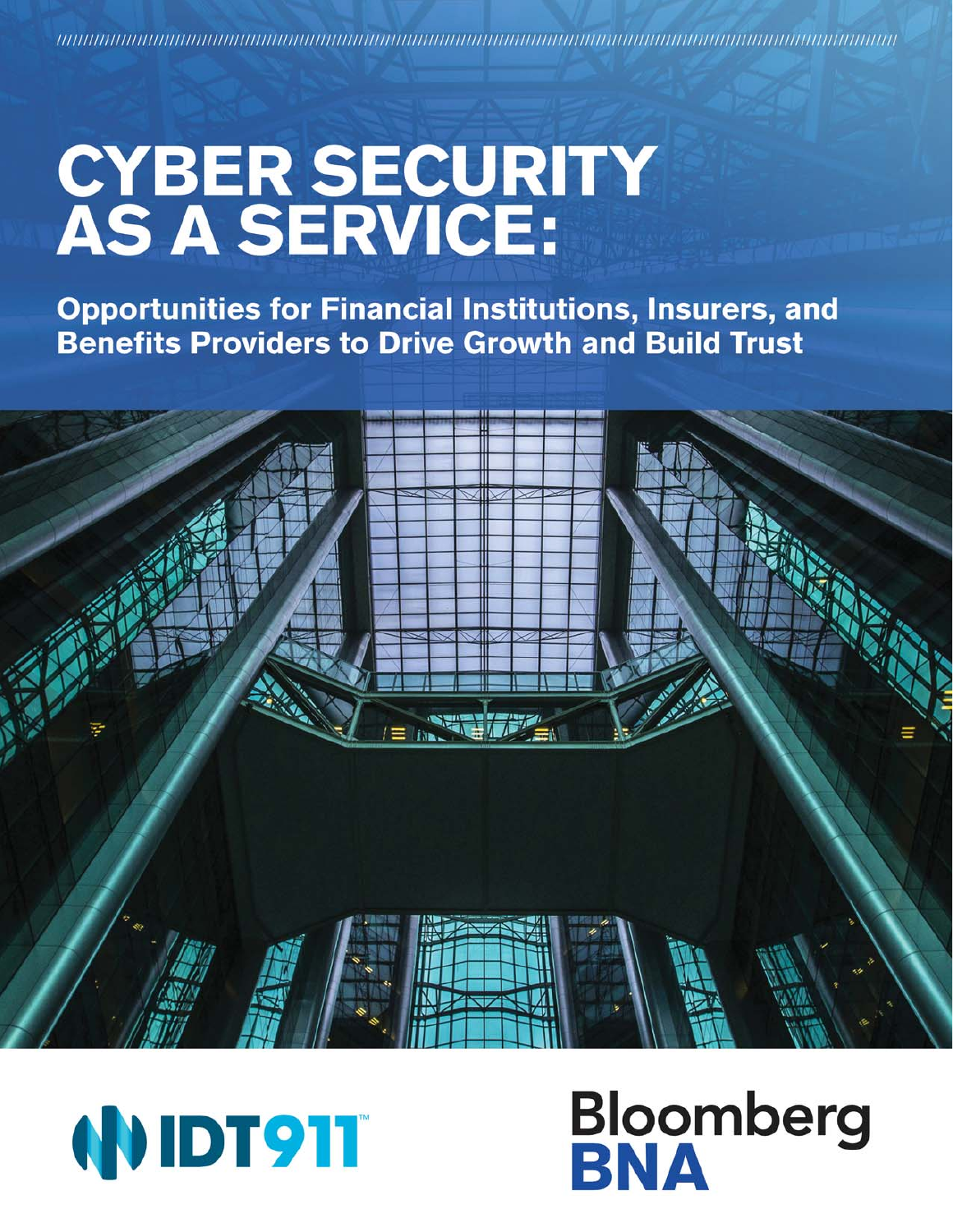# **Cyber Security as a Service:**

# **Opportunities for Financial Institutions, Insurers, And Benefits Providers to Drive Growth and Build Trust**

**March 2016**

**Content sponsored by IDT911, LLC**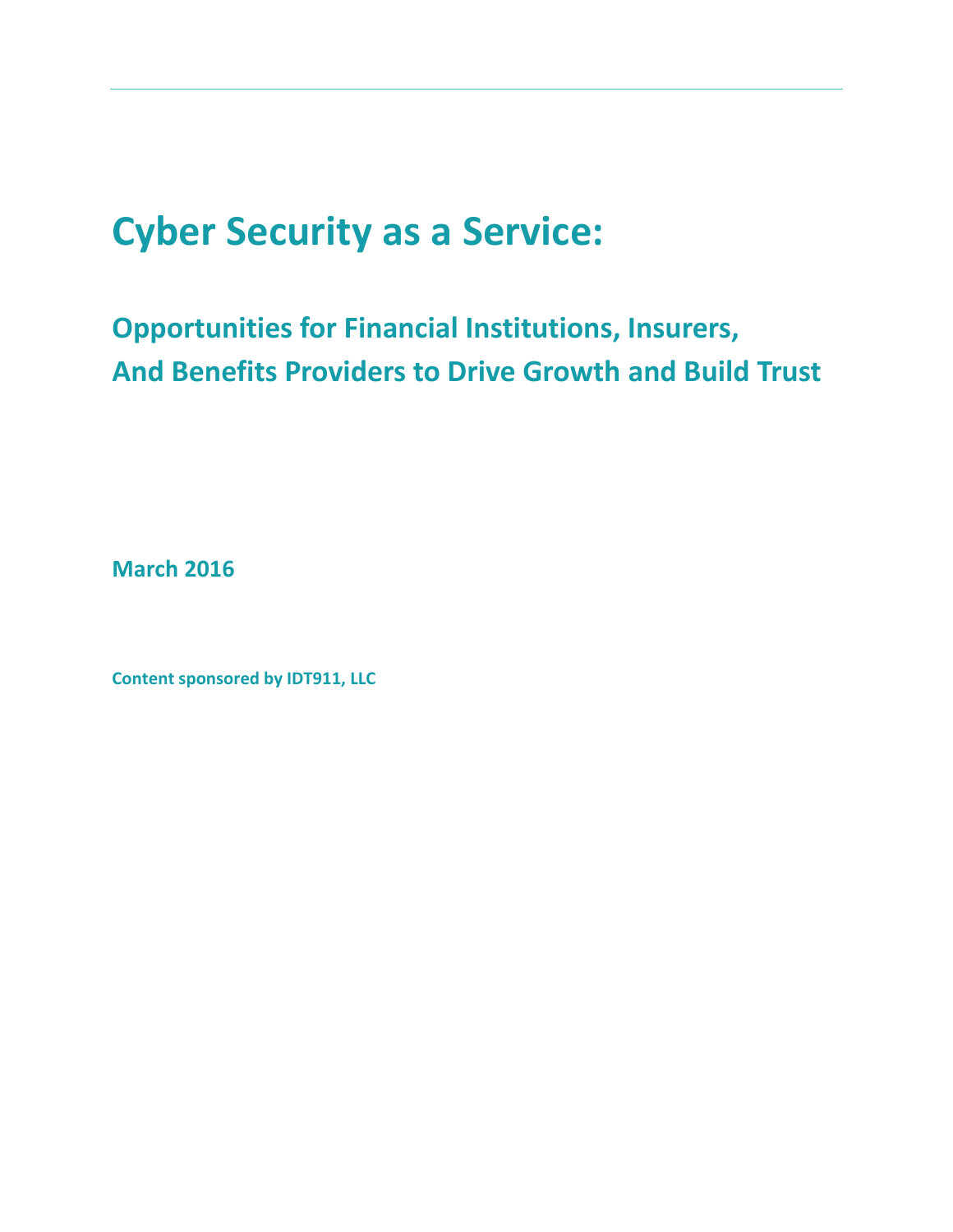## **Introduction**

The financial services, insurance, and benefits industries face intense pressure to provide customers with services that deliver exceptional value while also building loyalty and trust. They have a long history of developing cost-effective products to protect against risk, but now they must overcome a number of challenges:

- **A hypercompetitive environment** that makes it difficult to recruit and retain employees and customers**.**
- **Nontraditional competitors** encroaching on market share**.**
- **Government regulations** that increase compliance risks.

Changing times demand innovative strategies. One sure way to stay ahead of the competition: partnering with a trusted provider of cyber security services. Financial Institutions, Insurers, and Benefits Providers can keep their data secure with an identity and data defense services partner that works as an extension of their brand to drive growth and enhance employee and customer loyalty.

#### **Data Security As a Competitive Differentiator**

Relentless cyber attacks on corporate and consumer data have created a new era of cyber anxiety. Security incidents continue to grow in severity and frequency, experiencing a 38 percent jump in 2015 alone, compared with the year before.<sup>1</sup> Attacks can strike organizations and their employees and customers, compromising these hard-earned relationships.

While businesses are making significant investments to secure their systems and data, individuals are searching for ways to protect themselves against identity theft.

Mounting cyber threats present Financial Institutions, Insurers, and Benefits Providers with a unique opportunity to offer identity and data protection services to their employees and customers as an added value and competitive differentiator. In fact, consumers have come to expect it from their vendor of choice and are increasingly broadcasting their experiences on social media. Most hold businesses and organizations accountable after a breach.<sup>2</sup> Failure to deliver that protection can weaken customer or employee relationships and lead to churn, with one in five victims avoiding business interactions with breached organizations.<sup>3</sup>

 $\overline{\phantom{a}}$ <sup>1</sup> "Turnaround and Transformation in Cyber Security: Key Findings from the Global State of Information Security Survey 2016," 2, PwC.

<sup>&</sup>lt;sup>2</sup> "The Consumer Data Insecurity Report," 8, Javelin Strategy & Research, June 2014.

 $3$  Ibid.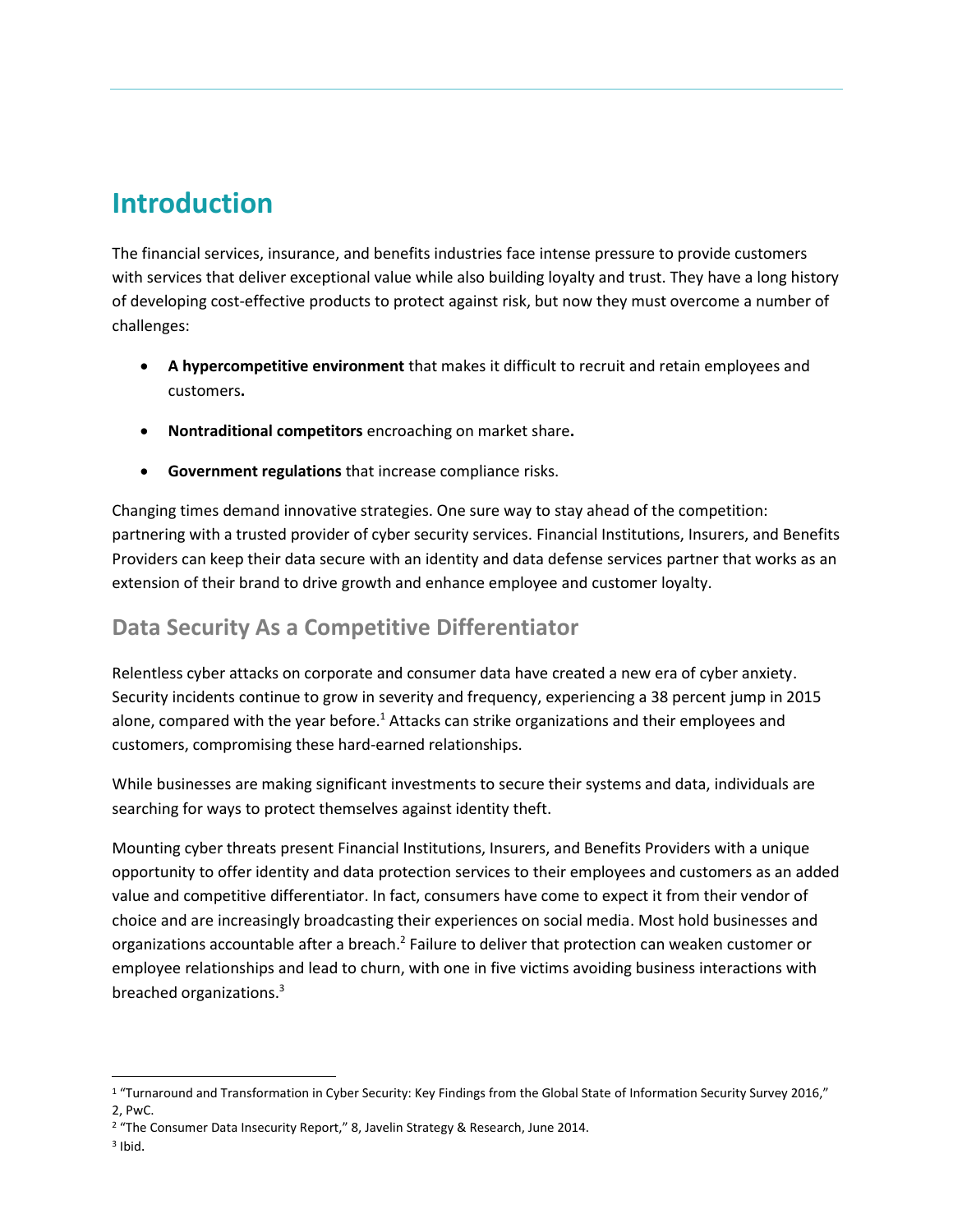Companies are increasingly turning to cyber insurance as a resource to guard against risk. Cyber and privacy breach coverages can help defray expenses related to services and systems, as well as consumer data, in the wake of an event. But a truly comprehensive cyber security solution will include education, protection and restoration. End-to-end protection will guard a business and its customers at the outset and include:

- Assessing the scope, scale and severity of the breach
- Implementing identity and credit monitoring programs
- Complying with notification regulations, and
- Conferring with a number of parties, including legal teams and regulatory bodies with a regimented vendor selection process.

"There were a number of different programs that were offered (by IDT911) that we didn't see in the competition (and) because of (IDT911's) pricing structure, we're actually able to bring in revenue."

—*Manny Padilla, VP of Marketing & Business Development, Los Angeles Police Federal Credit Union*

Providers must find ways to distinguish themselves in a

crowded marketplace. New entrants, such as credit card

companies and credit bureaus, offer a range of products that only deliver selective identity defense services.

Building a comprehensive cyber security program from scratch can be a costly and time-consuming endeavor. To save money and strengthen defenses now, many companies hire outside firms that specialize in identity and data protection, as well as security risk and infrastructure management.<sup>4</sup> This foresight often pays off, since the patchwork of regulations and restrictions governing data security can seem overwhelming.

# **Regulations, Standards and Other Pressures**

The steady surge in data breaches has drawn scrutiny from state and federal government regulators. Mandatory data breach notification laws exist in 47 states (as well as Washington, D.C., Guam, Puerto Rico, and the U.S. Virgin Islands). And there are a number of efforts at the federal level to establish a nationwide notification law. In 2015 alone, Congress considered four bills that would create a federal standard for information security, but there remain some challenges over whether a federal law should supersede state laws.

While cyber security coverage isn't mandatory for businesses, it's clear that regulators are favoring increased protection.<sup>5</sup> And recent initiatives suggest that government oversight will likely increase as cyber attacks proliferate. These developments signal a need for all those involved with consumer and

 $\overline{a}$ 

<sup>&</sup>lt;sup>4</sup> "Gartner Says Worldwide Information Security Spending Will Grow Almost 8 Percent in 2014 as Organizations [Become More Threat-Aware](http://www.gartner.com/newsroom/id/2828722)," Gartner, Aug. 22, 2014.

<sup>5</sup> "Regulators to Step Up Cyber [Security Activity: Lawsky](http://www.americanbanker.com/news/bank-technology/regulators-to-step-up-cybersecurity-activity-lawsky-1075715-1.html)," *American Banker*, July 28, 2015.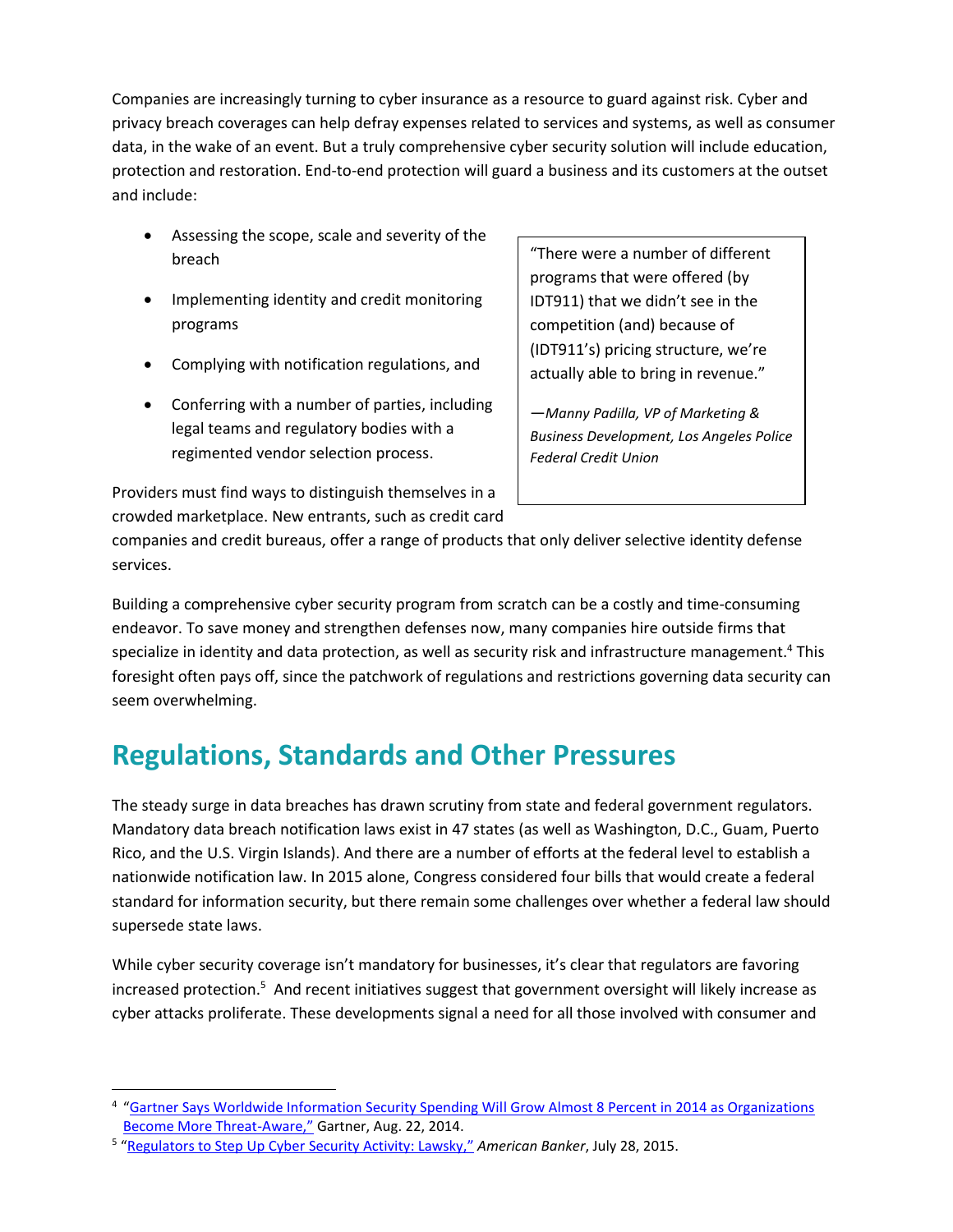employee data to prepare for increased regulatory requirements that could come down the line in the near future.

#### **Financial Institutions**

Financial Institutions, in particular, face increased pressure from regulators to enhance cyber security preparedness and protection. And for good reason: The industry is one of the most targeted. According to PwC, 45 percent of Financial Institutions were impacted by economic crime in 2014, compared with only 34 percent across all other industries.<sup>6</sup> Additionally, the industry has the second highest remediation cost, at \$170 per record.<sup>7</sup> Recent regulatory initiatives include:

- Security Exchange Commission's [2016 examination priorities](http://www.sec.gov/about/offices/ocie/national-examination-program-priorities-2016.pdf)
- Federal Financial Institutions Examination Council's [push](http://www.ffiec.gov/press/PDF/FFIEC_Cybersecurity_Statement.pdf) for industry participation in the Financial Services Information Sharing and Analysis Center
- Office of the Comptroller of the Currency's bank [supervision operating plan](http://www.occ.gov/news-issuances/news-releases/2015/nr-occ-2015-130a.pdf) for 2016.

These plans not only prioritize cyber security, they aim to ensure that banks have the proper processes and safeguards in place to protect business and individual customer data. To remain in compliance, financial service providers not only must ensure that their own internal procedures and safeguards are in place, but also that their customers are prepared for a breach and will have access to proven remediation assistance. Studies show that this is good business: 79 percent of survey respondents say they are very likely to do business with an organization because it offers identity monitoring.<sup>8</sup>

#### **Insurance Carriers**

Growth in the cyber insurance market has skyrocketed and will reach an expected \$5 billion in annual premiums by 2018. $9$  But questions remain about the adequacy of these policies. Coverage alone isn't [enough](https://www.pwc.com/ca/en/media/release/2015-09-15-cyber-insurance-market-reach-7-5-billion-2020.html) for policyholders, according to Paul Delbridge, an insurance partner at PwC. "Given the high costs of coverage, the limits imposed, the tight terms and conditions, and the restrictions on whether policyholders can make a claim, many policyholders are questioning whether their policies are delivering real value," Delbridge said in a 2015 report.

Insurers will miss the market opportunity that cyber security presents if they continue to focus on blanket policy restrictions and conservative pricing strategies. Innovation is required. This can be done through partnering with identity theft and breach management firms that can provide holistic solutions encompassing the entire breach and resulting individual fraud remediation lifecycle. Such a partnership can bolster policy value by offering financial protection, risk mitigation, and streamlined expert breach response strategies.

 $\overline{\phantom{a}}$ <sup>6</sup> "[Threats to the Financial Services Sector](https://www.pwc.com/gx/en/financial-services/publications/assets/pwc-gecs-2014-threats-to-the-financial-services-sector.pdf)," PwC.

<sup>&</sup>lt;sup>7</sup> "2015 Cost of a Data Breach Cost: Global Analysis," Ponemon Institute.

<sup>8</sup> GfK Omnibus Service Research, May 16-18, 2014.

 $9$  "Insurance 2020: Reaping the dividends of cyber resilience," PwC, 2015.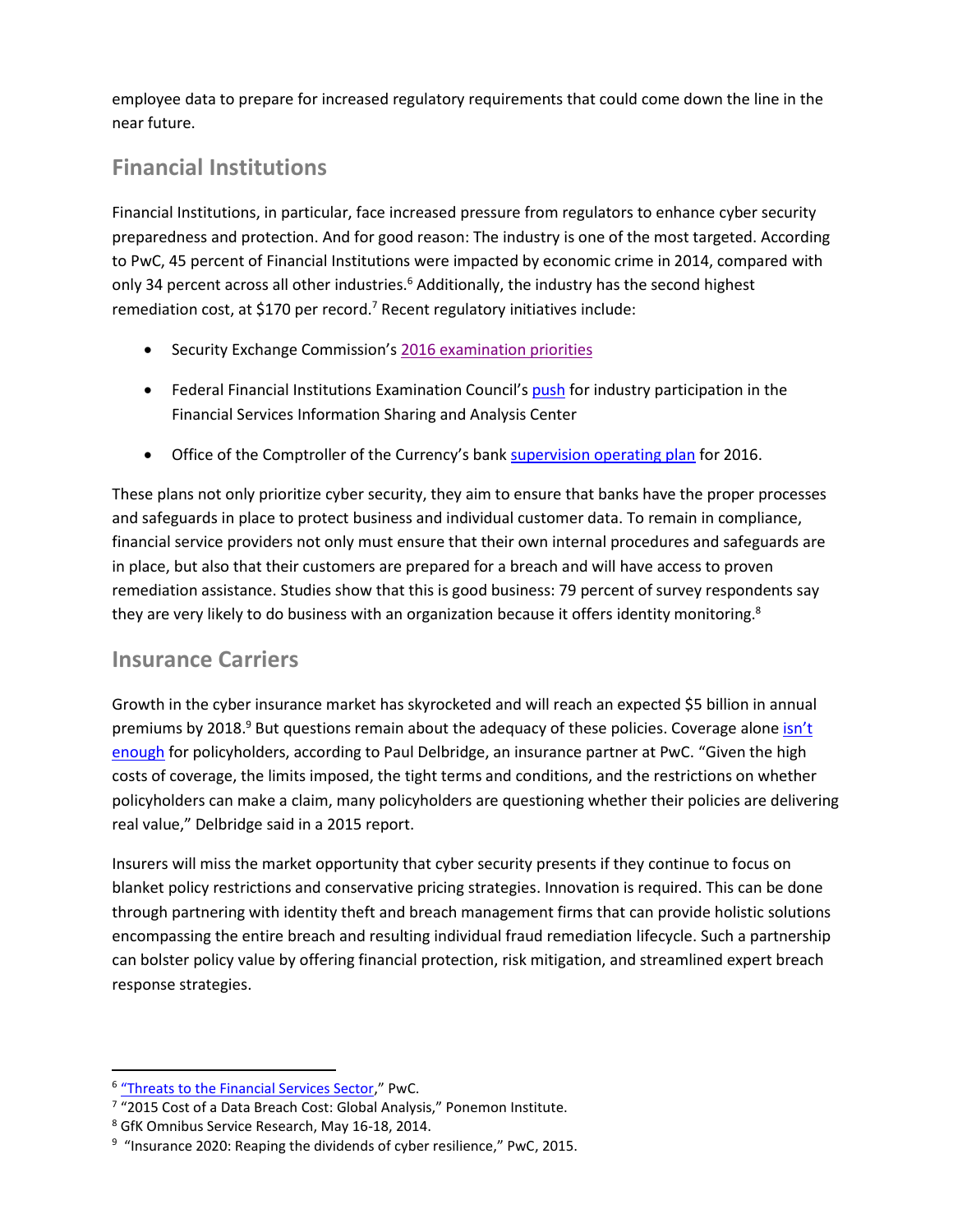Additionally, the National Association of Insurance Commissioners (NAIC) continues to put pressure on Insurers with its [Principles for Effective Cyber security](http://www.naic.org/documents/committees_ex_cybersecurity_tf_final_principles_for_cybersecurity_guidance.pdf) Insurance Regulatory Guidance, which directs Insurers, producers and other regulated entities to join forces in identifying risks and adopting practical solutions to protect the information entrusted to them. A component within the guidance calls for planning for incident response by Insurers and other regulated entities, as well as the regulators themselves. Furthermore, NAIC's Roadmap for Cyber Security [Consumer Protections,](http://www.naic.org/documents/committees_ex_cybersecurity_tf_related_roadmap_cybersecurity_consumer_protections.pdf) formerly known as the Consumer Cyber Security Bill of Rights, details what consumers can expect from insurance companies, agents and other businesses following a breach.

#### **Employee Benefits Providers**

The tide has shifted within the health and benefits industry, predominantly brought on by the Affordable Care Act—in particular, the ACA's virtual marketplaces, mandates for the electronic storage and sharing of patient data, and the steady drive toward self-service. Health care professionals and patients alike are concerned that these changes around sensitive data will attract malicious hackers.<sup>10</sup> Meanwhile, massive data breaches at major national insurance carriers have renewed questions about the security of ACA exchanges.<sup>11</sup>

In addition, the ACA has placed both employees and their employers in the forefront of purchasing decisions. Employers are expecting more from their Benefits Providers, and that's driving increased competition within the industry. To stand out against their rivals, Benefits Providers are turning to new and innovative offerings, moving beyond basic protection, and focusing on value-based offerings that provide added benefits for employers and their employees alike.

Employers also are making efforts to increase productivity, and a factor impacting employees' productivity is their financial wellness. Employees spend two to three hours per week concerned with or dealing with their personal finances, which can eat into company productivity, costing both the employee and the employer.<sup>12</sup> As a result, an increasing number of employers are involving themselves in their employees' financial wellness through services, tools and educational campaigns.<sup>13</sup>

Successful Benefits Providers are meeting this need by expanding their portfolios to include identity theft protection.<sup>14</sup> Considering nearly 20 percent of employees have been a victim of identity theft, the added value provided by this benefit can drive employee loyalty and retention—always a boon for employers—and help differentiate a benefits provider's portfolio from its competition. <sup>15</sup>

This trend is further driven by changes made by the IRS in late 2015, when it expanded its preferential tax treatment for employer-provided identity theft benefits. Previous guidance allowed for preferential tax treatment for identity protection services, but only following a breach and only for those individuals

 $\overline{\phantom{a}}$ 

<sup>&</sup>lt;sup>10</sup> "[Obamacare vs. Patient Data Security](http://www.informationweek.com/healthcare/security-and-privacy/obamacare-vs-patient-data-security-ponemon-research/d/d-id/1127663)," InformationWeek Healthcare, March 13, 2014.

<sup>&</sup>lt;sup>11</sup> "[Anthem Hack Raises Obamacare Concerns](http://thehill.com/policy/cybersecurity/231956-anthem-hack-raises-obamacare-concerns)," The Hill, Feb. 5, 2015.

<sup>&</sup>lt;sup>12</sup> ["5 Signs of Employee Financial Stress,"](http://www.benefitspro.com/2016/01/14/5-signs-of-employee-financial-stress?eNL=569828d0140ba09d162d50ed&utm_source=BPro_Daily&utm_medium=EMC-Email_editorial&utm_campaign=01152016&_LID=182522216&t=c-suite&page=5) Benefitspro, Jan. 14, 2015.

<sup>&</sup>lt;sup>13</sup> ["Employers Working to Boost Employee Financial Wellness,"](http://www.benefitspro.com/2016/01/08/employers-working-to-boost-employee-financial-well?slreturn=1455072007) Benefitspro, Jan. 8, 2016

<sup>&</sup>lt;sup>14</sup> "[How to Protect Your Business and Employees from Identity Theft Risks](http://www.corporatewellnessmagazine.com/column/how-to-protect-your-business-and-employees-from-identity-theft-risks/)," Corporate Wellness Magazine, March 10, 2015*.*

<sup>15</sup> "Employee Financial Wellness Survey: 2015 Results," PwC, April 2015.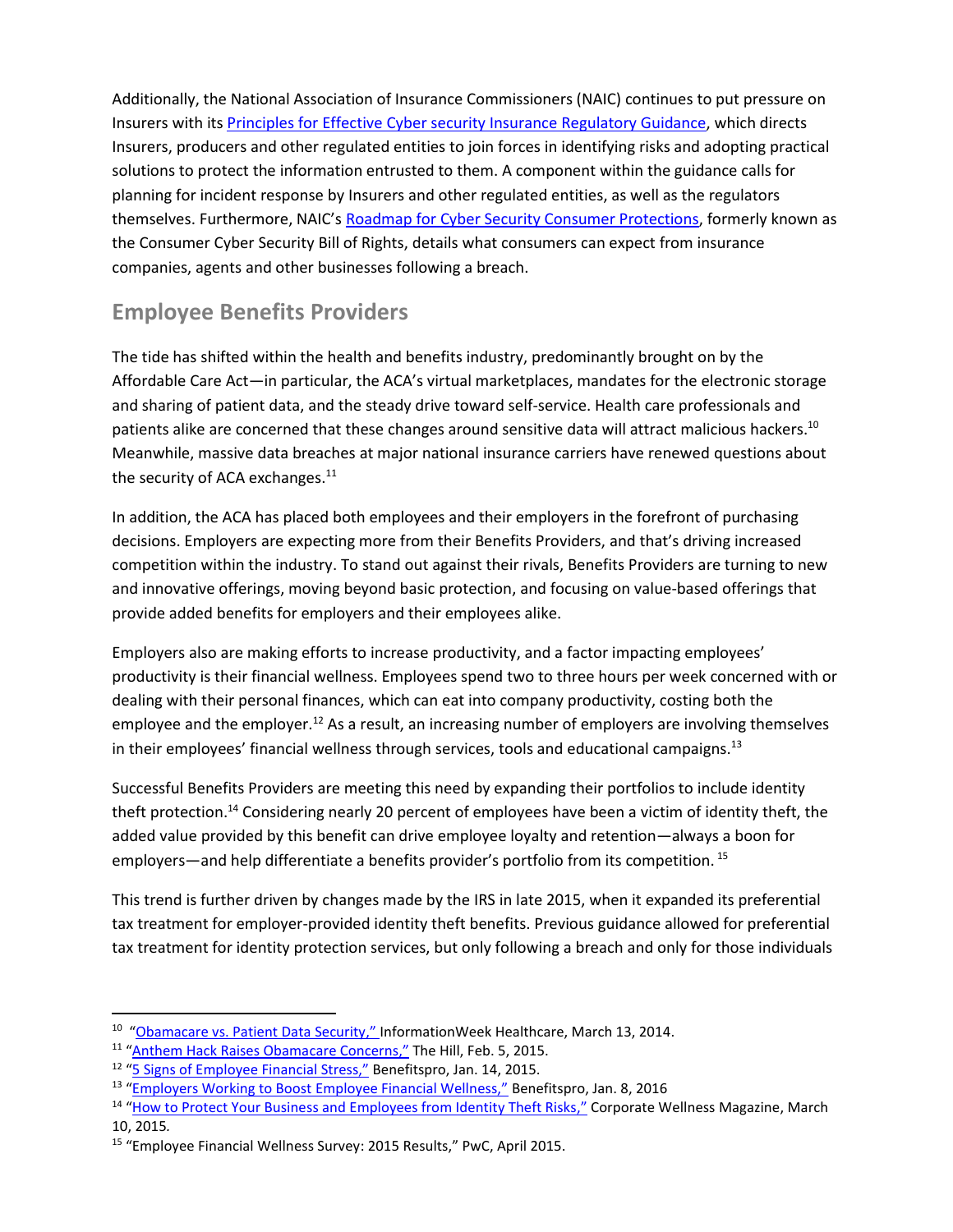whose information may have been compromised. According to the IRS, the guidance was expanded in response to these types of benefits being offered to individuals with increasing frequency.<sup>16</sup>

# **End-User Knowledge of Fraud and Breach**

#### **Business Clients**

 $\overline{\phantom{a}}$ 

Keeping abreast of emerging cyber security trends and ensuring that response plans evolve at a similar pace are big challenges for any business. There is a common misconception that only certain industries and larger companies are at risk for data breaches. In reality, breach incidents are indiscriminate, impacting all industries and businesses of all sizes. Criminals are targeting small and midsize businesses (SMBs), many of which lack the resources and knowledge required to develop and implement adequate security programs.<sup>17</sup> And hackers are looking for different types of data, whether for extortion purposes or simply to cause harm.<sup>18</sup> Businesses that already have established a unique position of trust with their business customers are strategically placed to offer robust cyber security solutions.

A shortage of qualified cyber security professionals, however, has prompted leading businesses to seek outside support for risk management, cyber security program development, and security awareness training. "Unprepared organizations, when notified of a breach by external entities, such as the FBI, are increasingly employing professional security service providers to address security emergencies," said [Frank Dickson,](http://ww2.frost.com/news/press-releases/north-american-professional-security-service-providers-benefit-growing-threat-landscape/) network security research director at Frost & Sullivan.

Many companies—even those with breach response plans—are overwhelmed by the multitude of security breaches and their aftermath. The number of companies putting data breach response plans in place has increased in recent years. According to a Ponemon Institute Data Breach Preparedness Study, 81 percent of companies have a plan in place—a 20-point increase over just two years ago.<sup>19</sup> Despite this, many companies struggle to feel confident in their ability to manage a breach. According to the same study, "organizations aren't taking into account the full breadth of procedures that need to be incorporated in the response plan and aren't considering the wide variety of security incidents that can happen."<sup>20</sup> Indeed, only 32 percent of organizations rated their response plan as effective for protecting customers and, similarly, only 32 percent said they understand what needs to be done following a material data breach to prevent negative public opinion.

Part of the reason companies struggle to feel confident in their ability to manage a breach is a lack of internal expertise of resources. Companies can address this issue by partnering with a cyber security consultant that can take into account the company's ability to thoroughly implement a plan and make recommendations to improve the company's overall security posture.

<sup>&</sup>lt;sup>16</sup> ["Regulatory Clarity Makes ID Protection a More Attractive Employee Benefit,"](http://www.employeebenefitadviser.com/news/regulatory-clarity-makes-id-protection-a-more-attractive-employee-benefit) Employee Benefit Adviser, Jan. 20, 2016.

<sup>&</sup>lt;sup>17</sup> ["Cyber Attacks on the Rise: Are Private Companies Doing Enough to Protect Themselves?"](https://www.pwc.com/us/en/private-company-services/publications/assets/pwc-gyb-cybersecurity.pdf) PwC, 2014.

<sup>&</sup>lt;sup>18</sup> "2016 Data Breach Industry Forecast," Experian and Ponemon Institute.

<sup>&</sup>lt;sup>19</sup> "Third Annual Study: Is Your Company Ready for a Big Data Breach," 2, Ponemon Institute, October 2015.  $20$  Ibid.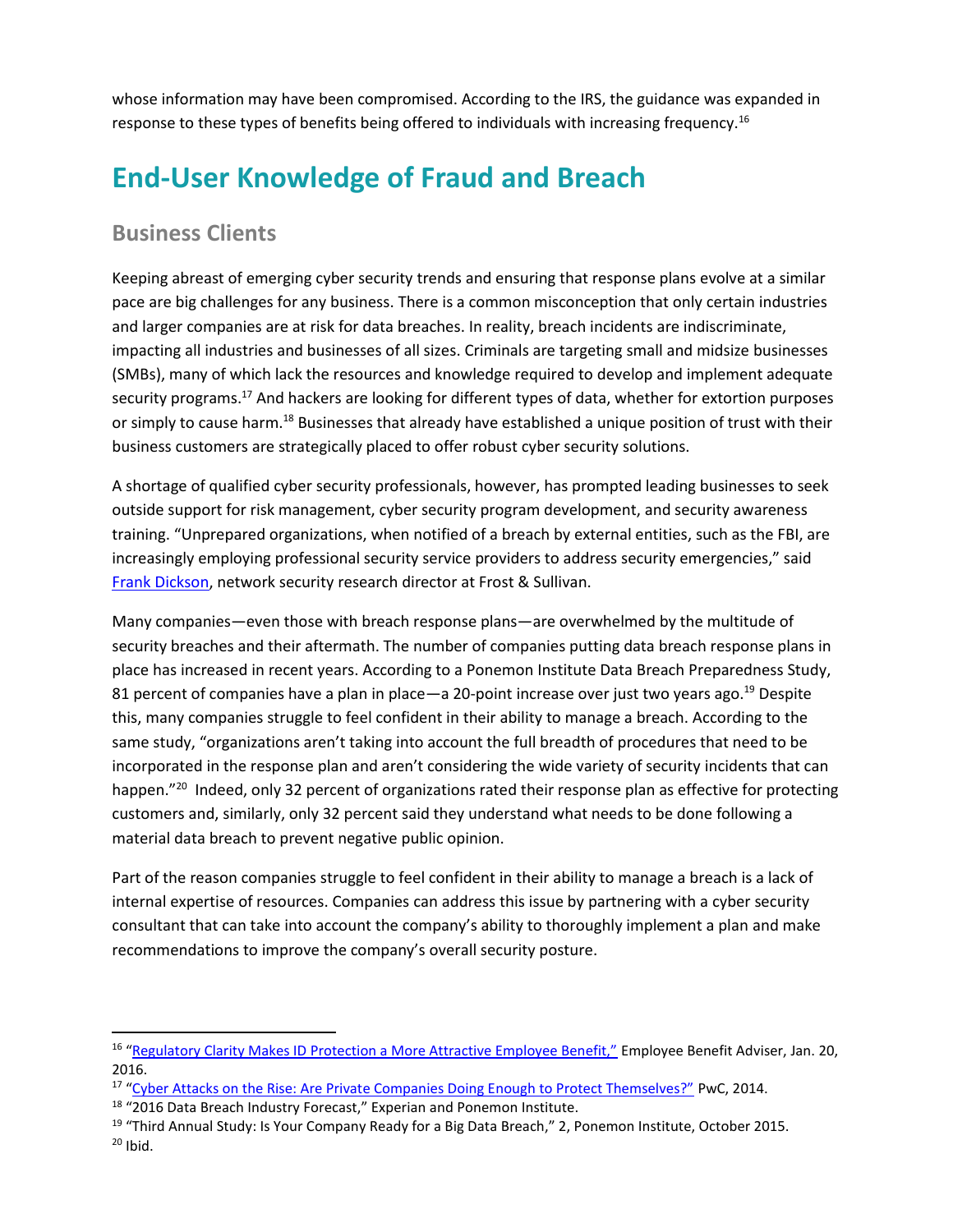Employees, too, can play a critical role for businesses in their cyber security preparedness. They are often at the root of cyber breach incidents, accounting for 25 percent of all data breaches—second behind malicious or criminal attacks. The reason? Human error and lack of knowledge relating to proper procedures and security measures.<sup>21</sup> According to the Ponemon Institute, while more companies are putting employee privacy and data protection awareness programs in place, they are often not making them available to employees on a regular basis. Many companies said they offer training only once or sporadically. Similarly, nearly half of companies surveyed said the content of their awareness programs goes without review on a regular basis, and just about half said these programs are not provided as part of new employee orientation programs.

Beyond human error, companies are also at risk due to malicious employees. A malicious insider can be a current or former employee, a contractor, or even a business partner—essentially, anyone with a grudge who has access to a company's confidential personal or corporate information. An Infosecurity Europe study alarmingly found that 37 percent of respondents said they would consider turning over corporate data if it was of benefit to them.

Turning to a partner with IT, privacy, legal and third-party auditing experience can help businesses keep employees engaged, stay up to speed on evolving risk assessments, and, ultimately, [minimize](http://info.idt911.com/bloomberg-webinar-gate1.) overall [data-related risk.](http://info.idt911.com/bloomberg-webinar-gate1.)

#### **Individual Customers**

The need for personal cyber security is growing, too, as data breaches that lead to identity theft proliferate. However, many people don't look for identity protection until after they've fallen victim to this fast-growing crime. Identity theft claimed more than 13 million victims in 2015.<sup>22</sup> The crime takes many forms and hits people at every stage of life, but to grasp the severity of this crime, consider the costs: Total fraud losses reached \$15 billion in 2015. And in the past six years, fraudsters have stolen \$112 billion, or \$35,000 per minute. 23

Resolving identity theft on your own, however, can be an onerous experience. Victims face timeconsuming exchanges with many different parties, including government agencies, law enforcement and credit bureaus. It's a lot of red tape.

Many victims who don't know where to go for reliable assistance turn to lawyers or advertised services that are costly or unproven. They're under significant emotional stress and are expecting:

- Unlimited resolution support
- Credit and fraud monitoring
- Document replacement services
- 24/7 support
- Family coverage.

 $\overline{a}$ 

<sup>&</sup>lt;sup>21</sup> "2015 Cost of a Data Breach Study: Global Analysis," 11, Ponemon Institute, May 2015.

<sup>&</sup>lt;sup>22</sup> "2016 Identity Fraud: Fraud Hits an Inflection Point," Javelin Strategy & Research.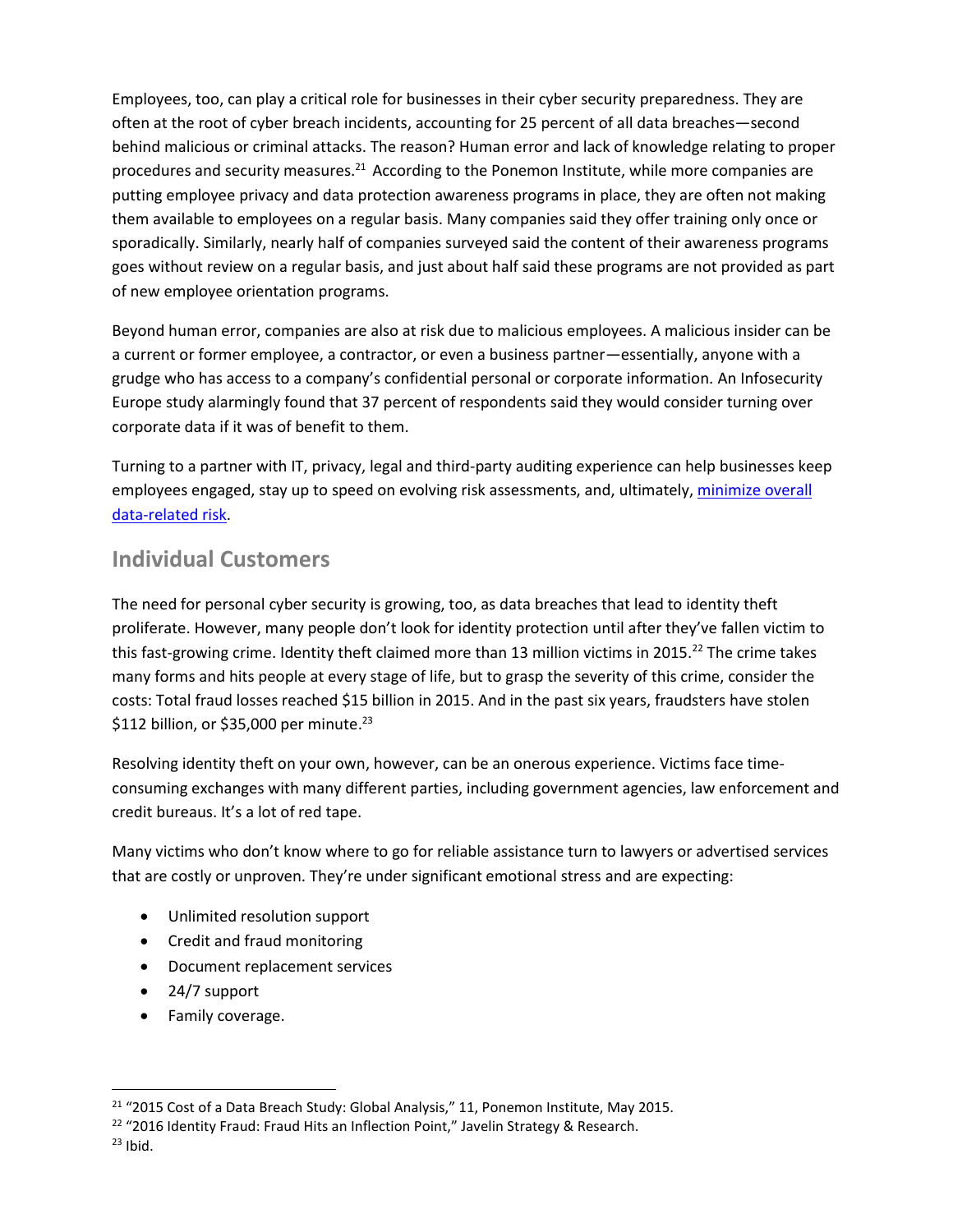Costs for these services vary widely, with little guarantee of delivery. Left to their own devices and often acting in response to a notice that they're victims of a third-party breach, customers and employees need a trusted partner that already has been fully vetted.

# **Selecting the Right Partner**

Choosing the right partner for an identity and data defense program is no easy task. Companies must go beyond due diligence to select a partner that is credible and familiar with their respective industry particularly its government regulation requirements. A partner also should offer a breadth of products and services that address a wide range of client, customer and employee protection needs.

Be wary of data protection services that are one-size-fits-all, as needs will differ from one individual or business to the next. Products and services must be customizable to truly be effective. For example, IDT911's [LifeStages](http://www.idt911.com/en/LifeStagesIdentityManagement/LifeStagesIntro.aspx)**®** Identity Management Services solution offers on-demand, personalized protection for people of various ages and stages of life, each of which brings its own unique risks.

Equally paramount is a partner's ability to stay abreast of developments in the cyber security space, and to modify its products and services as the identity theft and data breach threats evolve and customer expectations mature.

From an internal standpoint, it's important that such programs are understood by staff in order to be effective. When choosing the right partner, be sure to evaluate their [education and rollout capabilities,](http://idt911.com/products/datariskstages) including program or product development support, program implementation support, program marketing support and flexible training options. The partnership should allow for frequent check-ins to ensure both parties are aware of changes that could impact the need for certain features.

#### **What to Look for in a Partner**

- Credibility within your industry
- Customizable and evolving products and services
- Consistent internal support through structured rollout programs, staff education, marketing tools, and regular check-ins
- Superior customer service—and a track record to prove it
- Knowledge of your organization's needs, and the needs of your employees and customers

A trusted identity and data defense partner will act as a true extension of your business. Customers should have access to continuous monitoring of public and private databases, social media channels, and the Internet black market for the presence and possible misuse of customer identities and credit data. Customers also should have access to a team of experienced award-winning fraud specialists and investigators with 10-plus years of experience in the field for preventive and resolution support 24/7.

# **Conclusion**

Identity fraud and data breaches are happening every day and increasing in frequency, severity and impact. They are also continuously evolving with new approaches. By turning to a cyber security partner,